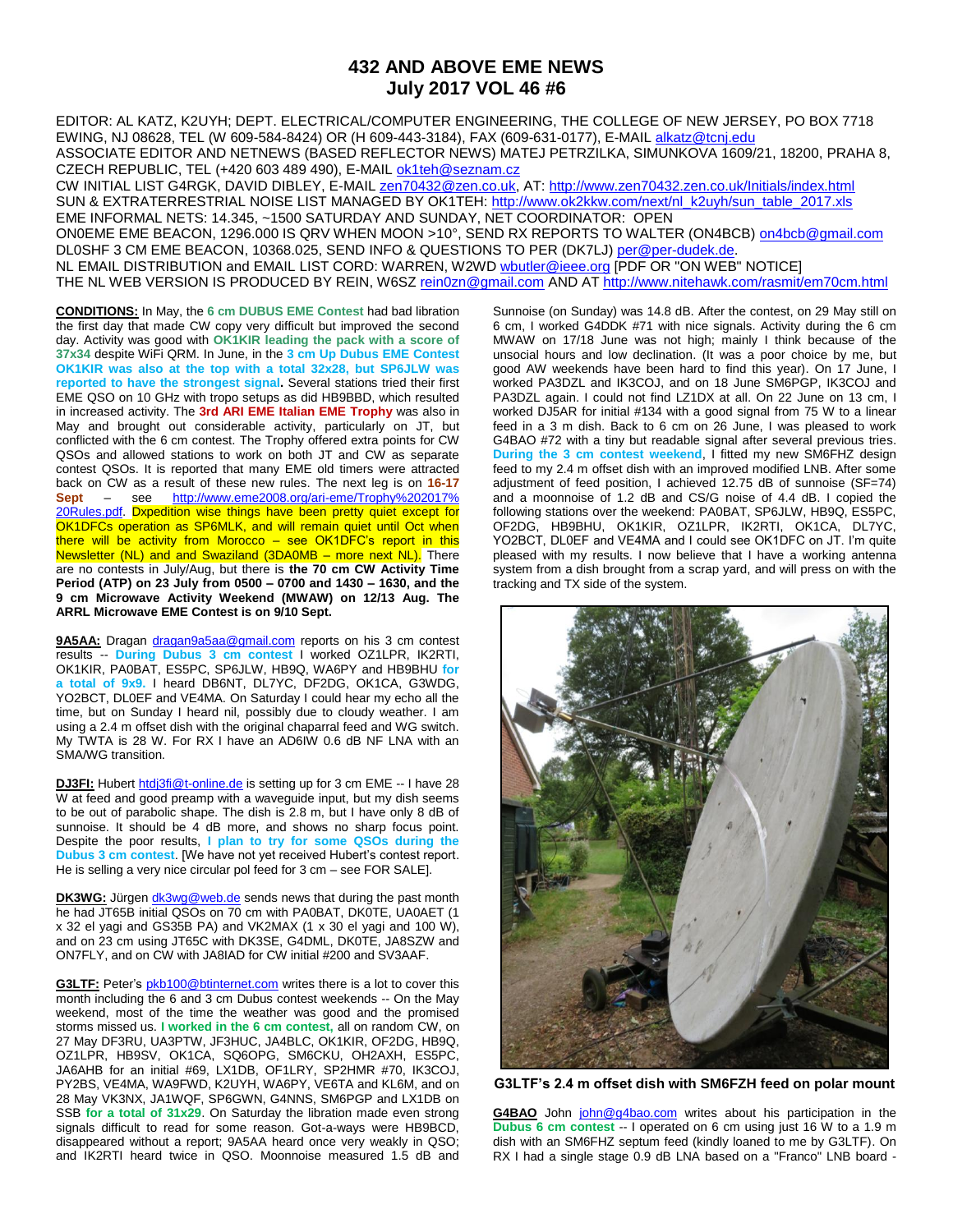see RSGB RadCom "GHz Bands" column July 2014 for details. I had 7.5 dB of sunnoise and 0.25 dB of moonnoise. On CW, I worked OK1KIR, HB9Q and DF3RU **for a total of 3**. Got-a-ways on CW were OK1CA, OF2DG, ES5PC and PY2BS; all identified calling CQ. I need more power and am working on it! On JT4F, I worked HB9Q, OK1KIR, OK1CA, UA3PTW, OZ1LPR and PY2BS. It was a good start to my 6 cm project. I'm still in the experimental stage with 6 cm. [Please note that in the last month's NL, we incorrectly listed John as having worked SM6CKU on 6 cm – this is not the case].

**G4DDK:** Sa[m jewell@btinternet.com](mailto:jewell@btinternet.com) is working on his 3 cm EME system too – Similar to G3LTF, I also made some changes to my 3 cm station during the **Dubus contest 10 GHz weekend**. I used an SM6FHZ feed with linear pol to my 2.3 m prime focus dish. There was a noticeable improvement over the commercial Chaparral feed that I had been using. I was able to quickly change over the feeds to do an A/B comparison. The sunnoise was improved to 12.2 dB from 10.8 dB and moonnoise from 0.7 to 1.0 dB. CS/G noise with the FHZ feed was 5.2 dB. I now need to improve tracking and find a way to incorporate the SSPA. I was so busy making measurements that I didn't really bother to check who the stations were that kept popping up. I only identified HB9Q and OZ1LPR! I felt this was a successful improvement and I feel encouraged. I hope to be fully operational later this year.

**G4DZU:** Doug [doug.parker@btinternet.com](mailto:doug.parker@btinternet.com) sends his words regarding 3 cm – As others, I made a special effort to get my station working on **10 GHz RX for the DUBUS Contest weekend**. I am using a Channel Master/Andrews 2.4 m offset dish with an F1OPA preamp. This gives 1.1 dB of moonnoise and 14.1 dB of sunnoise. Heard on CW were OK1KIR, OZ1LPR, HB9Q, IK2RTI, SP6JLW, PA0BAT, DL7YC and DB6NT. Detected were WA3LBI and G3WDG on JT4F, but had trouble with WSJTx and couldn't decode them. I resolved a mechanical problem with the dishes autotrak, and am aiming to have a 15 W PA installed at the feed.

**G4NNS:** Bria[n brian-coleman@tiscali.co.uk](mailto:brian-coleman@tiscali.co.uk) reports on 9 and 6 cm EME activity using the 32 m "Goonhilly Down" dish on 29/30 June, [too late for notice in this NL]. He wrote -- Sorry for the short notice, but other work at the dish has priority. The time was limited to about one hour from our moonrise at 1100 to 1200. I was on the HB9Q logger. We were able to establish that the feeds work OK. On 3400 had return loss (RL) of only 8 dB, but with an extra circulator for protection all worked fine and we received (59) SSB echoes with 50 W. On 5760 we had a QSO with OK1KIR. We hope to get access to this dish for two full days sometime between now and Sept, after which it will be converted for a deep space application. The EME tests could be around 25/26 Aug. [Brian's complete story of these EME tests and plans is near end of this NL].

**HB9BBD** Dominique *dfaessler@bluewin.ch* writes about his first 3 cm EME QSO -- On 26 June I worked my **first 3 cm EME QSO** with OZ1LPR during the **Dubus Contest**. After calling SP6JLW for more than 30 minutes with no QRZs, I decided to call the second strongest station, OZ1LPR. It took a while, about 4 minutes to get a QRZ, and another 15 minutes to complete the QSO on CW, of course. Then highly motivated, I called SP6JLW again for a long time. Andrej finally sent QRZ and we patiently completed after about 20 minutes **for #2.** I had easy copy with no chat room arrangement or Internet stuff, just real EME using CW. SP6JLW was received at 12 dB and OZ1PLR at 10 dB with respect to my noise. I used my small rooftop tropo system consisting of a 1 m offset dish with CP feed, 50 W and a homebrew LNA with a 0.65 dB NF. The fact that I can work CP to lin with only a 1 m dish seems a very strong endorsement for the use of CP by all on 3 cm. I ended the contest with 2 frantic QSOs, - probably the most exciting I ever had!



**HB9BBD's small dish (1 m) 3 cm EME system**

HB9Q: Dan (HB9CRQ) [dan@hb9q.ch](mailto:dan@hb9q.ch) updates us on his group's very impressive activity during the past 3 months -- In April we worked initials on 1296 with G4CDN, ON7FLY, N4QWZ, UA9FA and UA1CCU, and on 2320 with ON4AOI. During the **Dubus 9 cm contest**, we **worked 28 stations**. Initials (all on CW) were with OK1CS, OK1KKD, LZ1DX for DXCC 28 and VE4MA. In May we added initials on 1296 with G4HSK on JT65C - single 67 el yagi and 8 W on random, G4DML, OZ2ND, DK0TE and DL7UDA, on 2320 with DJ5AR and WA3RGQ to being us to mixed initial #158\*, on 3400 with OZ5G, and on 3 cm with N4EME. **During the Dubus 6 cm contest, we worked 36 stations**. Initials (all CW) were with YO2BCT for DXCC 27, SP2HMR, HB9BCD, G4BAO, LZ1DX for DXCC 28, 9A5AA for DXCC 29 and G4DDK to bring us to mixed initial #64\*. In June we worked initials on 9 cm with G4NNS/p and DK0SB using CW and SSB to bring us to mixed initial #63\*. We also worked Zdenek using his 6 cm dxpedition station at SP6MLK using JT4F, SSB and CW #65\*. On 1296, we added G4LDR and IU0BTM to bring us to mixed initial #593\*. **During the Dubus 10 GHz contest, we worked 28 stations**. Initials (all CW) were JA8ERE, SV3AAF for DXCC 28, SP3XBO, JA8IAD and G4BAO for mixed initial #91\*. We are very keen to work new initials, especially QRP stations, on all bands. Please look for us on the HB9Q loggers (we are always looking there when QRV) or e-mail skeds. On 1296 we need the following states to complete WAS: AL, AR, DE, KY, MS, MT, NE, NV, OR, SD, UT, WV and WY. We can work easily stations running 1 yagi or 1.5 m dish with as little as 10 W. Any help is very much welcome!

**IK5VLS:** Gabriele *[ik5vls1961@gmail.com](mailto:ik5vls1961@gmail.com)* is very active on 23 cm and writes about his reception of the ON0EME 23 cm beacon, which he has documented on youtube -- The link for my RX video of the beacon can be found at [https://www.youtube.com/watch?v=c75kPDCDbOo.](https://www.youtube.com/watch?v=c75kPDCDbOo) My station is a 4 m dish, G4DDK VLNA, DBNT transveter and Flex 1500.

**JA4BLC:** Yoshiro [ja4blc@web-sanin.co.jp](mailto:ja4blc@web-sanin.co.jp) operated in both the recent **6 and 3 cm Dubus contests** -- On 27/28 May, I **joined the 6 cm CW fun** and worked JA8IAD, JA8ERE, JA6AHB, JA1WQF, JF3HUC, OK1KIR, ES5PC, UA3PTW, SQ6OPG, DF3RU, OK1CA, G3LTF, HB9Q, SM6CKU, OZ1LPR, VE6TA for initial #45, VK3NX and KL6M for **a score of 18x16**. I was surprised to hear KL6M calling at his elevation of 2 degs. Then on 24/25 June I **joined the 3 cm CW fun** and worked ES5PC, OZ1LPR, PA3DZL, HB9Q, OK1KIR, PA3DZL (dupe), IK2RTI, OK1CA, WA6PY, OK1KIR (dupe), SP6JLW for initial #38, G3WDG, OF2DG, YO2BCT, JA1WQF and PA0BAT **for a score of 14x13**. I can listen on 10368 or 10450 and made most of these QSOs cross band (XB).

JA1WQF: Mitsuo [ja1wqf@d5.dion.ne.jp](mailto:ja1wqf@d5.dion.ne.jp) was active in both the 6 and 3 cm contests – **In the 3 cm CW Dubus contest**, on 24/25 June, he worked OK1KIR, PA3DZL, OZ1LPR, OK1CA, HB9Q, JA8IAD, YO2BCT, OK1DFC (JT), G3WDG, PA0BAT and JA4BLC **for a score of 10x8**. he also QSO'd on JT4F OK1DFC. Unfortunately his RX suffered from the heating of his LNA by the Sun on Saturday. [TNX to JA4BLC for forwarding this report. We do not have any information on Mitsuo's results in the 6 cm contest].

JA8ERE: Mikio [sgl01011@nifty.ne.jp](mailto:sgl01011@nifty.ne.jp) joined in the CW operation during the **Dubus 3 cm EME Contest** and was QRV on 24/25 June, but suffered on Sunday from rain and wind. He QSO'd only OK1KIR, SP6JLW, OZ1LPR and HB9Q **for a score of 4x4**. [TNX to JA4BLC for forwarding this report].

**JA8IAD:** Michi [ana11142@yahoo.co.jp](mailto:ana11142@yahoo.co.jp) was active **during the Dubus 3 cm EME Contest** on 24/25 June. He had WX problems with rain and wind on Sunday. He contacted 3 stations OK1CA, JA1WQF and HB9Q **for a total of 3x3**. [TNX to JA4BLC for forwarding this report].

**JF3HUC: Yoshi** [jf3huc@mbox.kyoto-inet.or.jp](mailto:jf3huc@mbox.kyoto-inet.or.jp) was not QRV in the **DUBUS 3 cm CW Contest** because of equipment trouble. [TNX to JA4BLC for forwarding this report].

K5QE: Marshall **k5qe@k5qe.com** operated ARRL June VHF Contest on 10/11 June on 432 EME using JT65B or CW. He notes the new rules for assistance are extremely liberal. Basically you can do just about anything except for posting contact information. This means that you cannot post "Thank you" after a contact, because it confirms that the contact is complete. His moon widow was from 0230 on Sunday 11 to 1730 on 11 June. He planned to operate on 432.080 second sequence with 16 x 28 el M2 yagis (hor pol) with a 1 kW PA and LNA. [Unfortunately Marshall never reported on his contest results].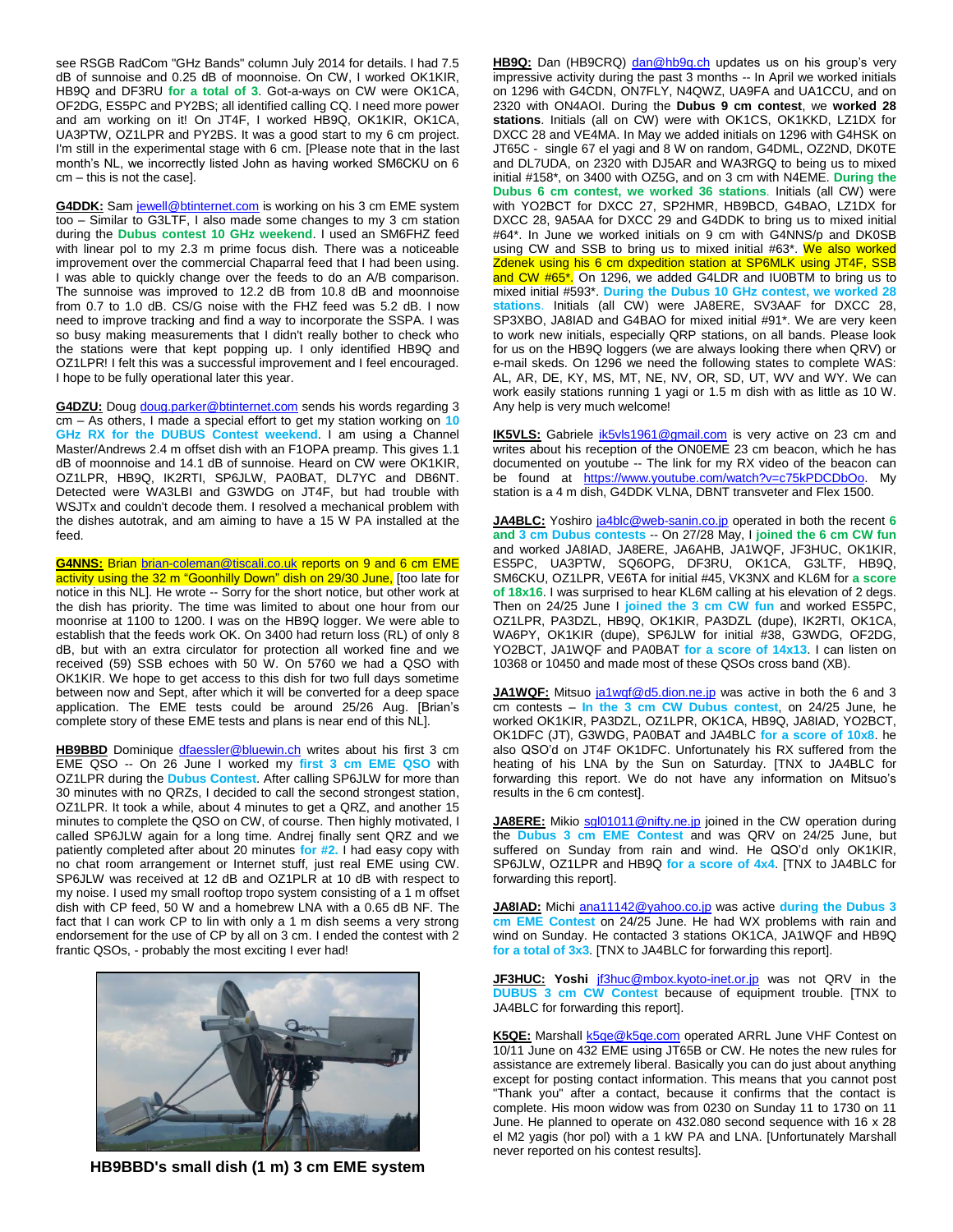KA1GT: Bob [ka1gt@hotmail.com](mailto:ka1gt@hotmail.com) reports his 432 system is now operational with motorized El, Az and polarization control – I just checked everything out and it's working, but I have a bad local RF noise problems that make me pretty deaf in some directions. Echos are visible at 500 W out (2 x 28 el yagis), but not as strong as they should be. I won't be on the air much over the summer due to trips and poor Moon visibility from first to last quarter due to low elevation obstructions. I am starting to plan a 1296 system with small dish in the hope of lower noise and to position the dish for better moon visibility.

**KL6M:** Mike [melum@alaska.net](mailto:melum@alaska.net) was **QRV during the Dubus 6 cm Contest**, but sends not details and writes about his interest in 222 EME - - I have almost finished a new 1.5 kW SSPA for 222 EME. So far I have 5 initials on this band using an old 350 W PA. And QRV on all the band from 432 through 5760, and am thinking about 3 cm but probably not this year.

KNOWS: Carl [carlhasbargen@q.com](mailto:carlhasbargen@q.com) sends information on his activity and particularly on 70 cm in the ARI contest -- I worked on a few EME projects in the spring while the snow melted. I finally have my Spectrian SSPA modified and working for 13 cm with about 180 W out. It is mounted in a plastic case along with its power supplies that can be transported to my dish. The 13 cm septum feed has been mounted on the dish all winter and waiting. I also have modified a Toshiba amplifier to put out over 60 watts for 9 cm and have fabricated a 9 cm septum feed to slip into my existing 23 cm septum on my 4.8 m dish. My hope is to be QRV for the ARRL MW Contest in Sept. I have NOT had as much success trying to get my Arduino-encoder setup to work for rotating my polar axis with more precision. It works fine on my dining room table, but not on my dish! I put the mesh back on my 6 m dish early in May, but we had 3" of snow that day and for a while I wondered if I was being premature. The coaxial cables had to be replaced because the container at the bottom of the cables used to keep water out had filled with water! I have just returned from my first on the Moon activity for 2017. Traffic for our Memorial Day holiday cost me an extra 1.5 hours of travel. It had been raining just about every day for 2 weeks and I almost got stuck in the mud on my property. **I had planned to do 70 cm for the whole ARI contest but had a family conflict on Sunday**. So, I was only active during the first moon pass. It was cloudy finally without rain after 2 weeks! I completed using JT65B with UT5DL (19DB), DL8DAU (23DB), DL7APV (5DB), SP1JNY (26DB), NC1I (6DB), K5DOG (18DB), HB9Q (6DB), VK4EME (21DB) and VK4CDI (27DB), plus Initials with DL8FBD (20DB), LZ1OA (15DB), DD0NM (19DB), F8DO (28DB), EB5EEO (17DB), EA5CJ (11DB), KF8MY (26DB) and DK5SO (29DB). Three of these were with 2 yagi stations and one had only 120 W - very satisfying! I have previously worked single yagi stations, but their power was in the 800-1000 W range. There were some others who I felt that I should have been able to work. Got-a-ways included OK1TEH (19DB) from his single yagi, but I could not get him to see me. My linear amplifier puts out up to 400 W on a cold night, but thermal protections seems to shut it down if I go over 250-300 on a warm day - the case on this moonpass. I also heard RA9CHL (21DB). I had planned to have a minimal presence on the HB9Q site to best comply with the ARI contest rules of only announcing my call sign and frequency, but temptation was too great. I can only do about 10 days of EME per year and split that up among several bands, and thus hate to make it even harder to get QSOs. When I saw folks on the site that I had not worked before, I appealed to them. Thus, I can only submit check log to the ARI. Interestingly, I did not see any Italian stations. I did have a very nice invitation from DL9KR to try CW. I now can now switch to CW, and I gave it a try. Last Nov, I had practiced my CW at a rate of 11 WPM, but over the winter, I had not practiced and it showed! I missed much of what was sent to me, but Jan's signal was the best CW I have heard so far and he was patient, so we completed what is now my 4th CW EME contact and my first one on 70 cm. So far, each of my CW successes was an operator seeing me on the HB9Q, while I was operating JT and asking if I wanted to try CW. So I guess, I am like the shy lady at the dance - I need to be invited by someone who is a better dancer and can be patient with me. I am trading work shifts to be active for the three ARRL contest weekends in the fall. I am also looking for several dates during the summer that I can use for skeds. Please let me know if you need Minn.

**N4BH:** Pat [pat@n4bh.com](mailto:pat@n4bh.com) is now QRV on 432 with 2 x 9 WL yagis and 300 W – The new array is working well with full AZ/EL pointing. I have also acquired a 2 m dish and mounting hardware to put a small 1296 station on the air. I need a transverter and preamp. I have 40 W amp and hope to be in operation in the next month.

N5BF: Courtney *courtney.duncan.n5bf@gmail.com* sends his June 23 cm EME and **ARI Contest report** – My rate of accumulating new stations has slowed a bit, but I've gone after several, some successfully, with e-mail schedule requests. Initials since my last report are LU1CGB for #70 and Argentina, EA3HMJ #71 Spain, DC9UP #76, SM7FWZ #77, I5YDI #78, EW1AA #79 on his 1.8 m balcony dish for Belarus and F5EJZ #80 for France - finally! **In the Italian ARI EME Contest**, I worked IK5VLS #72, OK1YK #73, PI9CAM #74, and IZ1AEM #75. All contact were on JT65C; however after the PI9CAM (4 dB) contact, we worked on SSB for my first SSB EME QSO. DJ5YL was at the microphone. I am beginning to appreciate the "west coast of the US" problem where my moonrise is after the prime EU operating time when many stations go QRT… And many of the stations to my west (VK/ZL/JA) are focused on EU to their west, and not QRV during my prime operating time. After some near misses on CW, I've begun to think about the possibility of trying a very slow CW mode where information would be read directly off of a waterfall rather than audibly. This could be seen as a variant on QRSS, but would not necessarily require any special software, just a patient operating approach. Is there a history of any such attempts on 23 cm EME? [The quick answer is yes, but it has not become popular]. I may just call CQ at 0.6 WPM some time and see if I get any responses.

**NC1I:** Frank **[frank@NC1I.COM](mailto:frank@NC1I.COM)** has his big 432 array fully functional again and writes -- The 432 polarity system has been repaired and the entire 432 system is working well. The following stations were worked since my last report. All QSO's were using WSJT unless otherwise noted. I QSO'd on 432, on 27 May **[ARI Contest]** YL2GD, UT5DL, EA5CJ, F8DO, SP1JNY, OK2AQ, RA9CHL, G3LGR, KN0WS, UT6UG, DK5SO, DL8DAU, KF8MY, UWS8IGT, OK6TW, DL6YBF, K5DOG, RD3FD, OK1TEH, PI9CAM (55/55 SSB), R1NW (2x26 el yagis & 200 W on horizon only), K3GNC and OZ9PZ (1x29 el yagis & 300 W on horizon only), on 28 May VK4EME, F8DO, DL8DAU, YL2FZ, G4YTL, LZ1OA, OZ6OL (559/569 CW), SM2CEW (589/589 CW), RV3IG (1x14 el yagis & 30 W!!), I1NDP, DG0KW, N1DH, DL8DAU and G4RGK, on 29 May F8DO, on 30 May N7NW and VK4EME, on 1 June DK0TE and PA3DZL, on 2 June G3LGR, DL7APV, GW3XWY and DD0NM, on 3 June YL2FZ and N0IRS, on 4 June KF8MY, on 17 June G3LGR, EB5EEO, UT6UG and DK3WG, on 29 June R1NW, on 30 June G3LGR and PA2V, and on 30 June UT6UG and G4YTL; for a total of 58 QSO's from 27 May to 30 June. I did spend some time on 1296. I QSO'd on 1296 on 29 May PI9CAM (57/58 SSB), on 1 June DK0TE, IK5VLS, LA3EQ and DK3SE, on 2 June DF2GB and DF2GB (539/549 CW), on 3 June G4EZP, and on 29 June LA3EQ, WA2FGK and N5BF. W1QA and I continue to work on activating NH on 1296, but have not yet found a suitable site. We still hope to be QRV in the late summer or fall and will keep you posted. I'm also a bit behind with QSLs, but promise to get to them out in the next few weeks.



**NC1I fully functioning 48 FO yagi array - KA1QFE in bucket**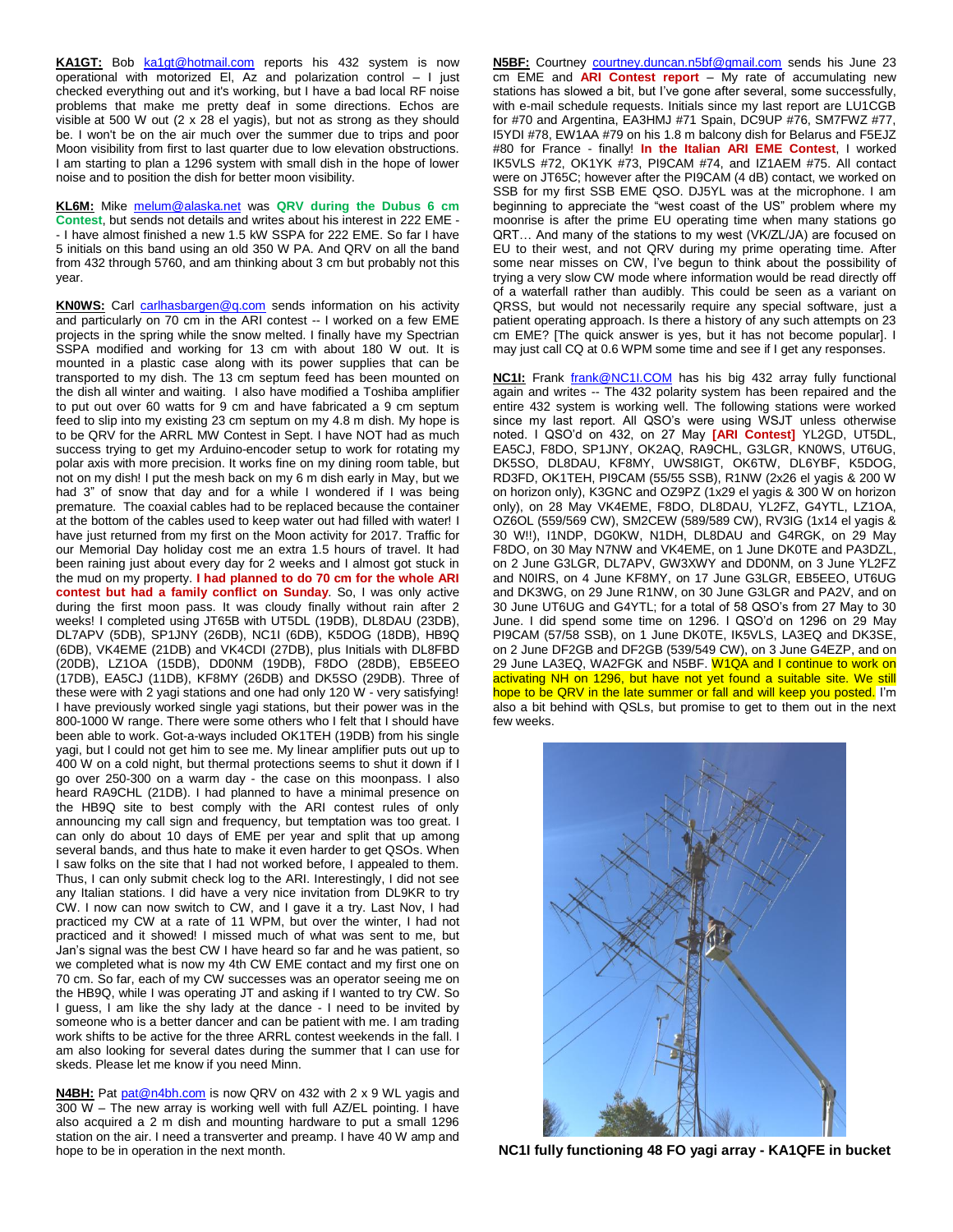**OK1CA:** Franta [strihavka\(x\)upcmail.cz](mailto:strihavka(x)upcmail.cz) was be QRV during both the European Dubus EME Contests for 6 and 10 cm EME – **During the 6 cm CW weekend** on 26/27 May signals were nearly unreadable. On Saturday, I made 26 QSOs and initials with UN6PD and PY2BS; and on Sunday added another 6 QSOs and initials with YO2BCT, LZ1DX and JA6AHB to bring me to #72. **My total was 32x30.** I also worked using JT4F JA1WQF, PY2BS and LZ1DX for digital {#7}. The activity from JA with 6 stations QRV was very good. The conditions the next month **during the 3 cm contest** on 24/25 June were much better. I QSO'd on 23 June using JT4F OK2AQ and PA3DZL. I started in European Dubus Contest and found the output from my SSPA was way down due to a defective SMA/WR90 adapter. I lost two hours, but worked 19 during the first moonpass including an initial with OK1DFC for #80. I continued on Sunday and added another 6 QSOs and 2 initials with JA8IAD #81 and UR5LX #82. My Contest **score was 26x23.** There were good conditions with small signal spread. Both days I had very warm WX, but with strong wind, so I had no problem with cooling my RIG situated at the focus of my dish - Hi.

**OK1DFC:** Zdenek [ok1dfc@seznam.cz](mailto:ok1dfc@seznam.cz) reports on his **EME** activity on 6 cm during SP meeting in Gajow, and later from his home on 3 cm -- I want to give a big thanks to SP6MLK for his great hospitality and a well organized conference. I was also very happy to see after a very long time well known EMEer OE9ERC and many other friends. At the meeting I setup my portable 6 cm system, which is now in its final form. Thanks to OE5JFL and ON4BCB for their upgrades to the tracking system, to ON7UN for his help with the 1.8 m dish, and to many others for their assistance. The station gave  $\sim$  10 dB of sunnoise - exactly as predicted by the VK3UM calculator. The CS/G noise = 5.4 dB. Our echoes were visible on a spectrum waterfall at -4 dB and very week but hearable. TNX also to OK1KIR and HB9Q, whose signals were copied even with the poor moon conditions. **I QSOed as SP6MLK (JO80em) with HB9Q using** JT4F (16DB/16DB), on SSB (52/54) and on CW (539/559), and OK1KIR using JT4F (14DB/12DB) and on CW (339/449). **During the 3 cm Dubus Contest**, I tested from my QTH, the 10 GHz gear to be used for my EME dxpedition to CN2R in Oct. I used a 180 cm dish and 30 W SSPA at the feed with a 0.65 dB LNA at the feed. **We worked 20 stations, but with 14x13 on CW.** Everything was working well, including the converter for the JA band. I had just one problem with the elevation readout that I have to fix, but it is a very small project. QSO'd were HB9Q (O/O) on JT4F, OK1KIR (O/O) on JT4F, SP6JLW (O/O) for CW initial #3, OZ1LPR (599/529) #4, HB9Q (O/429) #5, YO3DZZ (O/429) #6, PA0BAT (O/O) #7, DB6NT (559/529) #8, PA3DZL (O/O) #9, OK1CA (559/539) #10, JA1WQF (14DB/16DB) JT4F for digital initial {#7}, YO2BCT (579/549) #11, G3WDG (559/429) #12, G3WDG (14DB/17DB) JT4F, HB9BHU (O/O) #13, DL7YC (O/529) #14, EA3HMJ (14DB/17DB) JT4F {#8}, WA3LBI (15DB/17DB) JT4F {#9}, VE4MA (O/429) #15, WA6PY (O/O) #16. I also copied OF2DG and K2UYH. Regarding the CP vs LP question, I support staying with LP for now. Feed dimensions and accuracy are so critical on 3 cm that LP seems the best choice. Plans for my 7 band EME DX expedition to Morocco (CN2R) are progressing well and can be followed up on my web page at [http://www.ok1dfc.com/](http://www.ok1dfc.com/%20peditions/morocco/cn_2017.htm)  [peditions/morocco/cn\\_2017.htm.](http://www.ok1dfc.com/%20peditions/morocco/cn_2017.htm) I hope to work you all from Africa.

**OK1KIR:** Vlada [vlada.masek@volny.cz](mailto:vlada.masek@volny.cz) reports on his club's EME activity from the end of May until the end of June and says that it was busy and quite demanding, but an exciting time -- After installing 6 cm gear, we worked on 26 May at 1544 SQ6OPG (569/579) using CW, at 1608 G4BAO (15DB/14DB) on JT4F for digital initial {#29}, and 1634 on CW G4BAO (O/O) for initial #96. John was weak, but fortunately our dish was beaming away from our 5.6 WiFi interference. **In the 6 cm part of the Dubus Contest**, we worked on 27 May using CW at 0509 UA3PTW (559/559) at only 2 deg el, 0544 SQ5OPG (569/579), 0556 JA8IAD (569/569), 0611 OK1CA (569/579), 0621 JA4BLC (569/569), 0631 JA1WQF (559/569), 0642 ES5PC (569/579), 0646 HB9Q (589/559), 0701 OF2DG (569/569), 0713 JF3HUC (569/559), 0743 OZ1LPR (569/569), 0756 G3LTF (569/579), 0812 HB9SV (568/589), 0837 YO2BCT (559/559), 0909 JA6AHB (559/569), 0914 S59DCD (559/569), 0926 DF3RU (569/579) - partial, 1012 UN6PD (O/O), 1034 SM6CKU (569/569), 1118 LX1DB (579/579), 1136 IK2RTI (569/569), 1238 OF1RLY (559/559), 1345 PY2BS (559/559) #97, 1409 SP6GWN (549/559), 1428 WA9FWD (549/559), 1440 IZ2DJP (O/559), 1506 VE4MA (559/559), 1517 K2UYH (569/569), 1621 LZ1DX (O/O) for initial #98 and first LZ-OK on 6 cm, 1659 WA6PY (559/559), 1712 VE6TA (559/579), 1810 SM6PGP (559/569) and 1820 KL6M (559/559) for 32 QSOs, and on 28 May at 0622 VK3NX (559/569), 0636 JA8ERE (579/579), 0901 9A5AA (559/569), 0928 G4NNS (569/579) and 1649 DF3RU (559/559) for 5 more QSOs and **a total of 37x34.** Only heard

were SP2HMR and SM6FHZ. Out of the contest we worked using JT4F on 27 May at 0854 JA6AHB (12DB/15DB) and 1647 G4BAO (16DB/16DB), and on 28 May at 1522 LZ1DX (15DB/14DB) for digital initial {#30} and again 1608 G4BAO (17DB/13DB). Moonnoise was 1.8 dB when the dish was out of our quite obvious WiFi interference. We were also on 13 cm for a short time to work on 29 May using JT65C at 1846 WA3RGQ (12DB/12DB) for digital initial {#49} and FL as our 20th US state and at 1908 DJ5AR (15DB/9DB) {#50} and using CW worked at 1918 DJ5AR (O/O) for initial #160. We returned to 6 cm to work on 9 June at with the Moon at its lowest declination and apogee, with a big spread and terrible local WiFi interference using JT4F at 2202 SP6MLK (11DB/14DB) {#31} and using CW at 2212 SP6MLK (549/339) #99. We then switched to 3 cm to work on 11 June using JT4F at 0212 W3CCX (11DB/15DB) in the ARRL VHF contest for digital initial {#106}. **In 3 cm part of the Dubus Contest** using CW we worked on 24 June at 0401 OF2DG (559/559), 0427 JA8IAD (559/569) for initial #114, 0438 JA1WQF (559/579), 0446 JA8ERE (569/579), 0512 ES5PC (559/569), 0520 HB9Q (579/559), 0548 YO2BCT (569/559), 0613 SP6JLW (579/579), 0624 OK2AQ (O/O), 0637 UR5LX (O/O) #115, 0710 IK2RTI (569/579), 0722 JA4BLC (569/579), 0738 HB9BHU (559/569), 0745 YO3DDZ (559/579), 0759 OK1DFC (O/O), 0827 OK1CA (559/579), 0842 OZ1LPR (579/589), 0848 PA3DZL (569/569), 0901 HB9SV (559/589), 0918 IW2FZR (O/559), 0932 SV3AAF (O/O), 0952 DB6NT (569/559), 1002 DL6ABC (559/559), 1016 PA0BAT (569/569), 1236 9A5AA (549/559), 1354 DL7YC (559/559), 1415 K2UYH (559/569), 1535 WA6PY (569/579) and at 1706 G3WDG (569/579) for 29 stations, and on 25 June at 0509 JA4BLC (559/569) DUP, 0909 IZ2DJP (549/579), 1130 DL0EF (559/339) and 1730 VE4MA (559/569) **for a contest total of 32x28**. Out of the contest we worked using JT4F on 24 June at 1656 OK2AQ (16DB/15DB) and 1734 WA3LBI (13DB/17DB). On 25 June we switched to 24 GHz and spent 4 hours (1300 until 1700) looking for random QSOs but only worked at 1330 IK2RTI (O/O) at a time of big spreading. Later at about 1630 the spreading went below tens of Hz, resulting in nice narrow "ringing" echoes, but no one was there. We missed LX1DB, who was QRV on 24 GHz after 1730. Many stations canceled their participation due to rain. **During the whole Dubus Contest we worked 396x219 for an overall score of 8,672,400 points!** On 29 June G4NNS organized a short (one hour) test from the 32 m dish at Goonhilly. Originally it was planned for 9 cm, but for some problems caused a change to 6 cm. We worked at 1205 G4NNS/p (589/579) #100 and at 1209 G4LOH/p (589/579) – same station with nice strong signals. We were on 1296 on 30 June using JT65C and lin.pol to worked at 1132 ZL3RC (20DB)/19DB) for digital initial {#268} in RE66FL. The distance of 18213 km extends our 34 year old OK ODX on 23 cm. [See ZL3RC report for more info]. Our QSO just utilized only 14 min of our mutual window (moonrise at 7 deg at OK1KIR and ended at 4 deg at ZL3RC). Later on 30 June we added at 1241 G4DML (15DB/14DB) {#269}, 1321 UA9FA (29DB/19DB) {#270} and 1333 G4CDN (25DB/11DB) {#271}. All these QSOs were made with our linear rotatable feed.

**OK1TEH:** I (Matej) [ok1teh\(x\)seznam.cz](mailto:ok1teh(x)seznam.cz) was QRV during the ARI EME **contest for a short time on 70 cm** with my single 23 el yagi. I worked using JT65B NC1I (15DB/12DB), HB9Q (16DB/19DB), VK4EME (28DB/10DB), G4RGK (26DB/22DB), I1NDP (18DB/19DB) and DL7APV (24DB/16DB). I was especially happy to QSO with VK4EME because Allan has only 100 W. This was only our second EME QSO. It was a pity that I wasn't able to finish a QSO with KN0WS. We have worked before, but this time I wasn't able to decode him.

**PA3DZL:** Jac [pa3dzl\(x\)ziggo.nl](mailto:pa3dzl(x)ziggo.nl) was **not able to be QRV during the 6 cm Dubus EME Contest** but made it on for the **3 cm event** -- **During 10 GHz contest**, I was QRV using my 3.7 m, f/d 0.34 solid Andrew dish with 110 W PA at a V pol feed and 0.5 dB NF LNA. Stations worked were JA1WQF, JA4BLC, JA8IAD for initial #50, JA4BLC DUP, SP6JLW, HB9Q, OK1KIR, OF2DG, OZ1LPR, OK1CA, HB9SV, HB9BHU #51, OK1DFC #52, ES5PC, IK2RTI, YO2BCT, PA0BAT, DL7YC, K2UYH #53, WA6PY, G3WDG and VE4MA. Heard were DL0EF, YO3DDZ, OK2AQ and JA8ERE. I made 22 QSOs with 21 different stations **for a score of** 21x17 and 4 initials. I worked JA4BLC twice. The strongest signal over the weekend was SP6JLW! It was very easy to identify them on my waterfall – no need to tune. The next stations with great signals were OZ1LPR, YO2BCT, JA4BLC and G3WDG. The smallest station I worked was OK1DFC running a 1.8 m dish and 30 W - great job Zdenek. I was also happy to worked K2UYH for our 7th band EME QSO! Our first EME QSO was on 432 in 1987… and now 30 years later on 3 cm.

**PY2BS:** Bruce [bruce@zirok.com](mailto:bruce@zirok.com) had only limited time **during the Dubus 6 cm Contest** – I QSO'd all using CW on 27 May DF3RU for an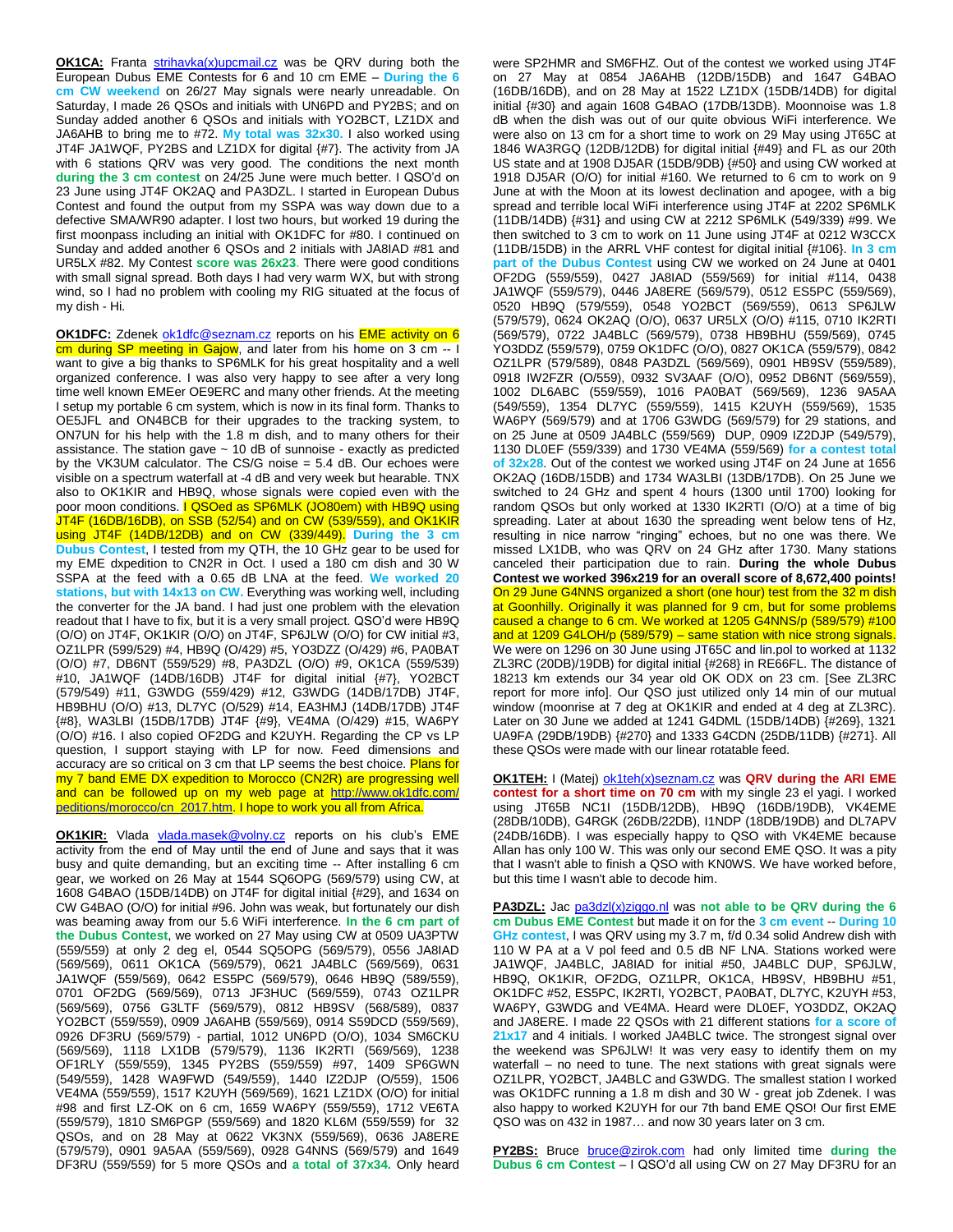initial (#), OF2DG, SM6FHZ (#), OZ1LPR, OK1KIR, SM6CKU (#), SQ6OPG, UA3PTW (#) and the first UA-PY on 6 cm, G3LTF, OK1CA (#) and ES5PC (#). I then moved to 3 cm to worked on CW SA6BUN (DL1YMK's at his Swedish QTH) and IK2RTI, followed by N4EME (WA3LBI's station) using JT4F. I had to close down early due to family commitments. [Bruce did return on Sunday, 28 June, but did not send a report. I know he spent most of his time on JT4F because of poor conditions that made CW copy difficult. **I do not believe he was QRV in June for the 3 cm Dubus Contest**].

**SA6BUN/DL1YMK:** Michael [dl1ymk@aol.com](mailto:dl1ymk@aol.com) is now QRV from his QTH in Sweden as SA6BUN on 10 GHz -- After 3 years of preparation, using a 3 m dish extracted from SM6CKU, I am finally in operation. On 27 May using the "very compact feed unit" - presented at the Örebro conference, during 4 hours of testing, I made 5 random contacts with IK2RTI, HB9Q, PY2BS, DF1OI and N4EME. All with very good signals, although sometimes chopped up by libration. The circumstances were really not the best for a first test on 3 cm with the 6 cm Dubus contest going at the same time. The feed was placed at the theoretical focus; nothing has been improved thus far, but my own echoes were quite impressive. Nevertheless there seems room for improvement. The system consists of two HB SSPA's (each at 46.4 dBm), combined by a coaxial 90° hybrid, delivering 75 W into a V lin feedhorn (beautifully made by PA7JB). The feedhorn can easily be exchanged for a CP feed, if required. The system has full JA-capability, thanks to an oscillator IC courtesy of JA4BLC. The WG LNA made by DL3BPC has a 0.56 dB NF and 28 dB gain.

**SM2CEW:** Peter [sm2cew@telia.com](mailto:sm2cew@telia.com) was **QRV during the 3 cm Dubus Contest** weekend but had problems; he also reports on the June 70 cm CW ATP -- I seem to have an issue with my 3 cm system, especially the transmit side. **I made only one CW QSO** with OZ1LPR. Furthermore my TX drift is a good indicator that I need to assemble the OXCO kit laying on a shelf and install it in my transverter. Besides OZ1LPR, I heard SP6JLW, IK2RTI, PA0BAT, OK1KIR, YO2BCT, PA3DZL, OF2DG, DL7YC, DL0EF, HB9Q, WA6PY, VE4MA and G3WDG. Heavy rain on Sunday did not help either. My moonnoise dropped considerably. I am using a 2.4 m dish, and the label on my amplifier says 19 W output. I am not sure if that is correct, as I have no means right now of measuring power on 3 cm. Moonnoise was peaking at 1.2 dB on Saturday when it was not raining. My preamp NF was measured by HB9BBD to be 0.9 dB. During the ARI contest some weeks ago I listened briefly on 3 cm and heard SA6BUN, N4EME and PY2BS. I have plenty of room for improvements and am working to get there. If it was easy we would not do CW EME! **I was QRV on 18 June for the 70 cm ATP but I heard no stations. However, my echoes were very strong. I will be QRV during the coming 70 cm CW ATP on 23 July** and hope more of you will be on the Moon.

**SM6CKU:** Ben [ben@sm6cku.se](mailto:ben@sm6cku.se) sent a **report on the 6 cm Dubus Contes**t -- All together **I worked 25 stations** on 6 cm this weekend using a 4 m dish and 45 W. Seven were initials: OF1LRY, PY2BS, IZ2DJP, VE4MA, WA6PY, JA1WQF and JF3BUC. Heard but not worked were OH1AXH, HB9BCD, JA6AHB and SP2HMR. If anyone wants to sked, let me know by email and I will try to be available if possible.



**SP2HMR's 6 cm feed based on WD5AGO design**

**SP2HMR:** Marcel [m@e.pl](mailto:m@e.pl) made his **first 6 cm EME QSO during the Dubus Contest** – I had a head start with a working transverter and TWTA, but needed a CP feed for my dish. After some study, I decided to build a WD5AGO feed. Preparation of the material (copper and brass pipe and plate) took me 2 weeks. Finally, I was able to solder all the components together and start testing. In the meantime, I was also building a G4NNS's noise meter. During the first measurement, I had 11 dB of sunnoise. I also saw moonnoise, but the value on my S meter was too small to read accurately. [There are many programs that will enable you to accurately read small values of noise with your computer. Among these is the noise mode in WSJT]. I started operation on Saturday 27 May at 1130. My first QSO was HB9Q, followed by DF3RU and ES5PC. The next day I worked G3LTF and called with no reply OF2DG, OK1KIR, SQ6OPG, UA3PTW, OZ1LPR, OF1LRY and SM6CKU. All were good copy. [Where did you set your TX Doppler]? Many thanks to all who helped me achieve this milestone. Special thanks to SP6GWN, JDF1SR and SQ2NNN. I operated fully random on CW, which is certainly more difficult, but very enjoyable and rewarding. [TNX to OK1TEH for translating].

**SQ6OPG:** Paul (SQ6OPG) [sp6jlw@wp.pl](mailto:sp6jlw@wp.pl) is part of the Klodzka EME group (SP6JLW, SP6OPN and SQ6OPG) and **operated the Dubus 6 cm EME contest** under his call – We logged OK1KIR, JA8IAD for an initial (#), UA3PTW, ES5PC, HB9Q, JA4BLC, HB9SV (#), G3LTF, OF2DG, OZ1LPR, OH2AXH, OK1CA, OF1LRY, DF3RU, LX1DB, IK2RTI, SM6CKU, PY2BS (#), VE4MA, IZ2DJP (#), WA9FWD (#), K2UYH, WA6PY, VE6TA, KL6M (#) and new DXCC, VK3NX, JA1WQF, JA8ERE (#), YO2BCT (#) and new DXCC, G4NNS, 9A5AA (#) and new DXCC and SM6PGP (#) **for a total score of 32x28**. During the contest we tried our new 6 cm 75 W SSPA, which is composed of 8 combined Alcatel PAs. We were carefully watching this SSPA's behaviour for any possible problems. The weather was very hot (28 deg C) and we had to stop operation to install better cooling fans. We will do a presentation on this SSPA's construction at the SHF/EME Meeting PK UKF Morawa 2017 on 18-20 Aug - JO80kg64LV near to the OK/SP border [hotelmorawa.pl.](http://www.hotelmorawa.pl/) [TNX to OK1TEH for translating].



**SP6JLW's (SQ6OPG) new 75 W ALCATEL PA for 6 cm EME**

**SP6JLW:** Andrew's (SP6JLW) [sp6jlw@wp.pl](mailto:sp6jlw@wp.pl) Klodzka EME group (SP6JLW, SP6OPN and SQ6OPG) operated the **Dubus 3 cm EME contest** -- We had a very successful start with results that were about the same as last year, but we didn't hear any F or UA stations. We also finished a 10450 MHz converter for JA subband, and new magnetic screens helped our NERA (DRO) oscillator to run properly. During the contest we completed the first SP-JA and SP-9A QSOs on 3 cm. We were also very happy to make a QRP QSO with HB9BBD, who worked with a 1 m offset dish, CP, 50 W and a 0.65dB NF LNA. The QSO took about 30 minutes, but we made it! We also heard some weak stations who called us, but with signals too weak to copy - sorry. The station was running flawlessly and we enjoyed really good weather. QSO'd were OF2DG, JA8ERE for an initial (#), HB9Q, ES5PC, YO2BCT, OK2AQ (#), OK1KIR, HB9SV, OZ1LPR, YO3DDZ, HB9BHU, OK1DFC (#), PA3DZL, DL6ABC, IW2FZR, IK2RTI, PA0BAT, 9A5AA (#), DL7YC, OK1CA, K2UYH, IZ2DJP, WA6PY, G3WDG, JA4BLC (#), UR5LX, DB6NT, SV3AAF, WA3LBI (#), OZ1LPR (DUP on SSB), VE4MA and HB9BBD (#) for **a score of 31x26**. [TNX to OK1TEH for translating].

**UA3PTW:** Dmitry [ua3ptw@inbox.ru](mailto:ua3ptw@inbox.ru) during the past month reports adding new stations on 432 using JT65B with JH7LOC, BX4AP, DK0TE and R1NW, on 1296 using JT65C with UA1CCU, G4DML, DK0TE and ZL3RC, on 2304 using JT65C with DJ5AR, ON4AOI and KD3UY, on 5760 using CW with PY2BS, WA9FWD, SM3PGP, IZ2DJP and SP6GWN, and using JT4F with JA6AHB, G4BAO and LZ1DX. [TNX DK3WG for forwarding this report].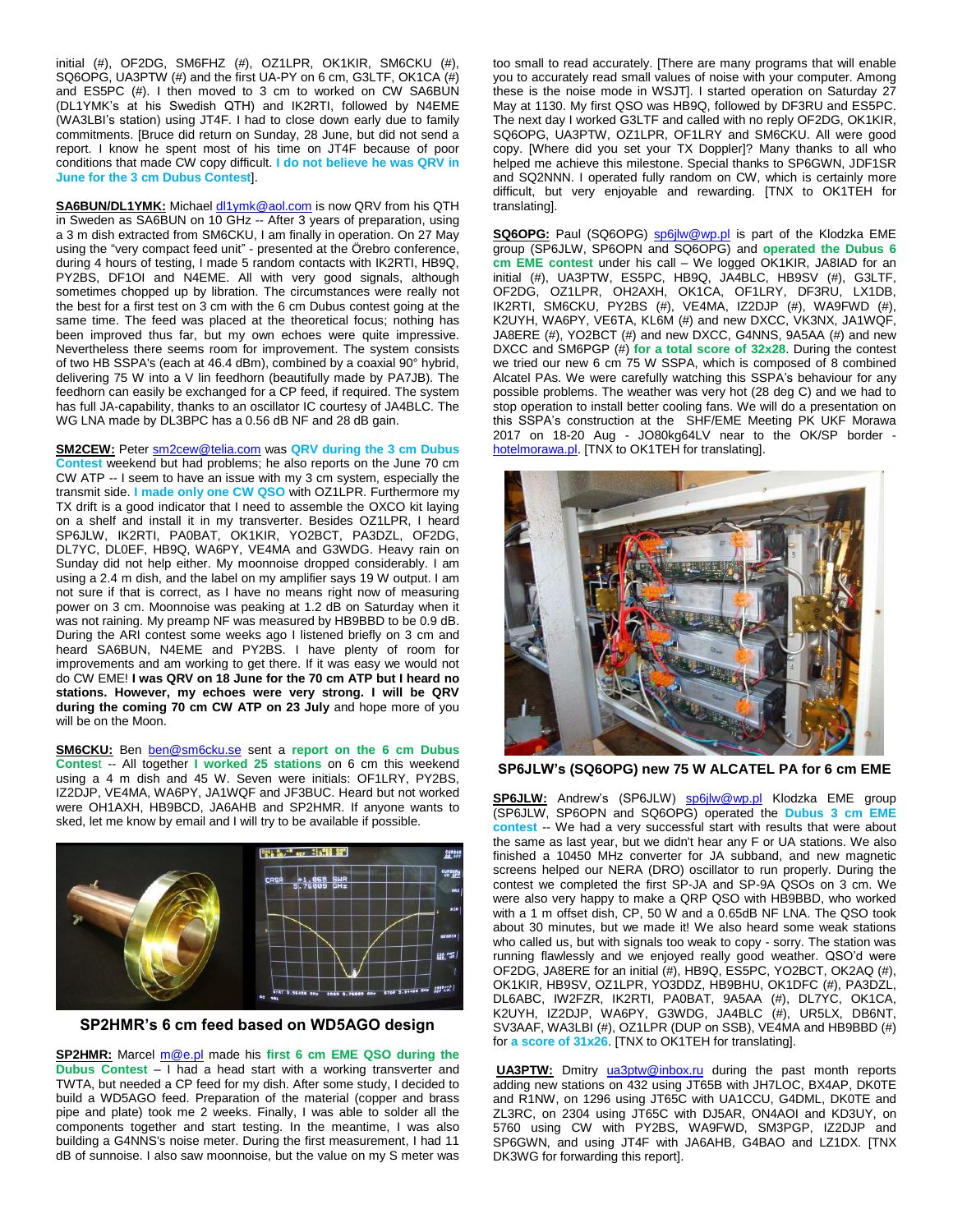**UR5LX:** Sergey [ur5lx@uy0ll.ampr.org](mailto:ur5lx@uy0ll.ampr.org) is QRV on 3 cm with a 2.4 m offset dish and 20 W – **During the 3 cm Dubus contest** I worked on CW OZ1LPR, HB9Q, OK1KIR, YO3DDZ, OZ1LPR, ES5PC, PA0BAT, HB9BHU, SP6JLW, OK1CA, DB6NT, DL7YC, PA3DZL and LX1DB **for a total of 14x12**. [TNX DK3WG for forwarding this report].

**VE3KRP:** Fast Eddie [eddie@tbaytel.net](mailto:eddie@tbaytel.net) despite much wet WX was active on 1296 -- I did manage to work on 23 cm using JT65C **during the ARI Contest** on 27 May DF2GB for a digital initial {#}, I0NAA {#}, UA9FA {#}, II0IAA/5 {#}, IK5VLS, SV1CAL, GM4PMK and IK2MMB, and on 25 June DF2GB, IK5EHI, IK5YDI, F5EJZ and PA2DW. I am also interested in CW QSOs – just email.

**VE6TA:** Grant [ve6ta@xplornet.com](mailto:ve6ta@xplornet.com) sends his **5760 Dubus Contest results** – I worked WA9FWD prior to the contest for an initial (#). During the contest I QSO K2UYH, HB9Q, G3LTF, ES5PC, OK1KIR, SQ6OPG, WA6PY, OK1CA, VE4MA, UA3PTW, OF2DG, KL6M, JF3HUC, JA1WQF, JA8ERE, JA4BLC (#), OZ1LPR and LX1DB **for a total of 18x17** during the contest.

**W3CCX:** Rick (K1DS) [rick1ds@hotmail.com](mailto:rick1ds@hotmail.com) was active on EME with W3CCX club's ARRL June VHF Contest effort on 23 and 3 cm. The Packrats club operated on Mt. Pocono in PA using my 23 cm and WA3LBI's 3 cm portable EME stations for 1 moonpass of 10 June. Moon conditions were the worst possible, but this was a demonstration of EME capability. Thanks to some skeds, we were able to QSO PY2BS on both 23 cm CW (559/549) and 10 GHz JT4, and OK1KIR on 10 GHz. The 23 cm ON0EME beacon was loud and clear and easily visible on the waterfall for the limited period of mutual moon. Both stations were able to demonstrate audible and visual echoes for those who were observing the EME activity. Hopefully we will stimulate more club members to get on the Moon.



**W3CCX 1296 contest station. L-R K1DS, NE2U and W3SZ**

**WA6PY:** Paul [pchominski@maxlinear.com](mailto:pchominski@maxlinear.com) QRV in Dubus Contests on 6 and 3 cm -- **I QSO'd on 5760** DF3RU, ES5PC, G3LTF, HB9Q, JA1WQF, JA8ERE, JA8IAD, JF3HUC, K2UYH, KL6M, OF2DG, OF1LRY, OK1CA, OK1KIR, OZ1LPR, PY2BS, SM6CKU, SM6PGP, SQ6OPG, UA3PTW, VE4MA, VE6TA and VK3NX **for a total of 23x20.** On 28 May at 1812 and again at 1858, I was called by a weak station. I should be able copy but due to the very bad libration, I was never able to get the callsign. In such cases, I need longer transmissions, 1 - 1.5 minutes with just the callsign of the calling station. I know my own callsign very well. If I call QRZ, I don't need additional letters of my callsign. During that weekend libration was very bad at my location. Strong signals were sometimes very difficult to copy. In the past even during apogee signals were stronger and easier to copy. After the contest, I QSO'd WA9FWD with very good signals. During the contest I was testing a new SSPA designed by SM6PGP. I've received a lot of help and advice from Hannes and Ingolf (SM6FHZ) when I build this SSPA. It is a very good design. I was running SSPA at under 40 V and getting a very stable 80 W out. **During 3 cm contest**, I QSO'd 9A5AA, DL7YC, ES5PC, HB9BHU, HB9Q, HB9SV, JA4BLC, OK1CA, OK1DFC, OK1KIR, OZ1LPR, PA0BAT, PA3DZL, SP6JLW and VE4MA **for a total of 15x11.** This time I was visited by Mr. Murphy. When started, I was struggling with finding the Moon to the west due to a sudden shift of my EL readout by 4 deg and its close proximity to the Sun. I am using MAB-25 absolute encoders. I had this problem before. I will have to find out what's wrong. Finally when I was able to find the Moon, I heard and QSO'd JA4BLC.

The next day, I heard very strong signals from G3WDG calling someone. When I tried to call Charlie, my TWT PSU started to trip off. It was 102 deg F (39 deg C) outside and in my shack 45 deg C! I had little more than 1 hour of the EU window left. Due to the extensive heat, I decided to go QRT instead of debugging the system. When I started to operate the contest, the sequencer in my transverter didn't switch to TX. I found a faulty SMD 1206 resistor and another cold soldering on the sequencer board, but this took good 30 minutes. My 10 GHz transverter was built in 1995 and was for many years mounted outside on the dish. The only modification I made, many years ago, was to replace the xtal oscillator chain with a PLL with TCXO and DRO based VCO. I think that it is time to get it on my bench and carefully check it for potential problems before the ARRL EME MW Contest.



**WA6PY's new 6 cm SSPA mounted at dish**

**WA9FWD** John [jstefl@wi.rr.com](mailto:jstefl@wi.rr.com) was really looking forward to the **6 cm Dubus Contest weekend** -- I started off working VE6TA on random before the contest began for initial #19. On Saturday I started off working OK1KIR, OF2DG #20, SQ6OPG #21, UA3PTW #22, G3LTF, ES5PC, and then I had a very difficult time working HB9Q. I also lost my echoes at this time. I pulled the equipment from the dish and found that my driver amp had gone bad. I replaced it just before the start of my Asian window. I had good echoes again and called CQ a few times. I then heard JA8ERE calling CQ with a big signal. I called him several times with no result. I had lost my echoes again! I pulled the equipment from the dish again and found that the replacement driver amp had gone bad. I gave up for the day and installed my last driver amp. When I put the equipment back in the dish, I realized that I had lost my preamp while doing all the testing and changing. I installed a lower quality preamp and worked on 29 May SM6CKU and WA6PY #23 for **a total of 9x9**. It was a very disappointing contest for me, but I did at least I managed 5 initials. My higher power has worked out well. I am now also operational on 3 cm, and am looking forward to the next DUBUS contest weekend. My equipment includes my 3.7 m dish, a Kuhne preamp and transverter, a PE1RKI CP feed and a 25 W SSPA all mounted at the feed. I am interested in skeds with any interested party. In June I worked HB9Q for #1 on 3 cm.



**WA9FWD's 3 cm feed and SSPA/LNA**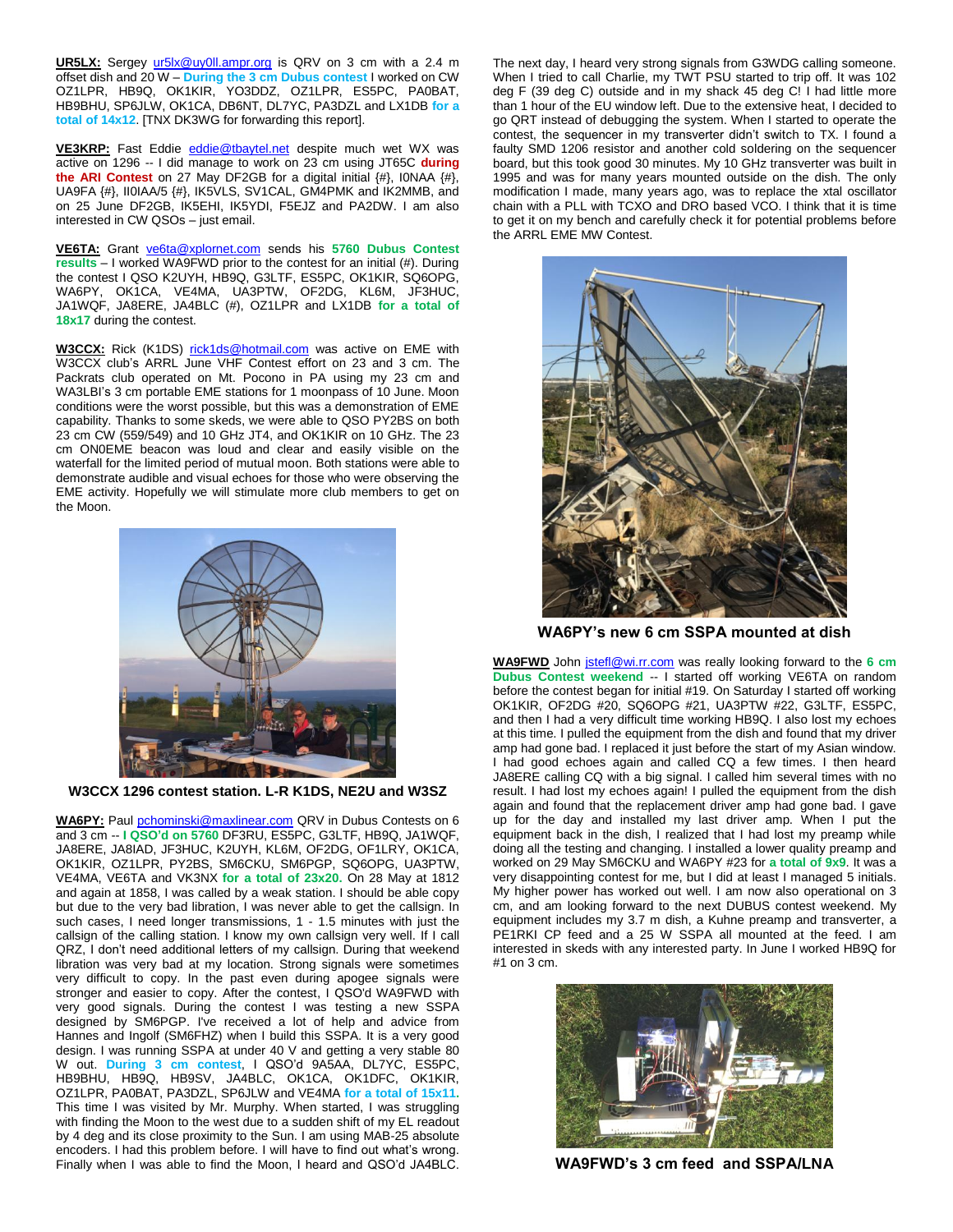**ZL3RC:** Roger [el.liz.roger@ext.canterbury.ac.nz](mailto:el.liz.roger@ext.canterbury.ac.nz) is a new station on 1296 EME in RE66fl. He is using a 4 x 60 el yagi array at a fixed 6 deg el to clear ground noise. Roger is working on adding elevation steering. This far he has worked OK1KIR – [TNX OK1KIR for forwarding this info].



**ZL3RC 23 cm 4 x 60 el yagi array**

K2UYH: I (Al) [alkatz@tcnj.edu](mailto:alkatz@tcnj.edu) found conditions terrible during the first day of the **Dubus 6 cm Contest.** The librations made CW copy very difficult. I worked on 27 May at 1518 OK1KIR (569/569), 1530 SQ6OPG (569/569), 1555 ES5PC (569/559), 1604 OF2DG (569/569), 1608 G3LTF (569/569), 1638 SM6CKU (569/559), 1647 VE4MA (559/559), 1706 OK1CA (559/559), 1742 HB9Q (569/569), 1839 KL6M (559/559), 1841 UA3PTW (559/559), 1906 SP6GWN (O/?) lost, 2316 JA8ERE (559559) and 2343 JA8IAD (559/-), and on 28 May at 0002 JF3HUC (559/549), 0025 JF3HUC (559/559) DUP – again to be sure, 0027 JA1WQF (559/559), 0039 VK3NX (559/549), 0106 WA6PY (569/569), 1602 OF1LRY (559/559) for initial #50, 1619 DF3RU (559/559), 1634 G4NNS (559/559),1646 SP6OPN (O/O) and 1712 SM6PGP (559/559) lost. I had to quite early and thought it was complete, but it apparently was not. Copy was much better the second day, but I could not stay around to take advantage of the better conditions. I ended with a **score of 20x19** that was down from the recent past. On 30 May I QSO'd on 2304 at 1800 DJ5AR (559/669) XB for his 1st CW QSO and initial #89, 1840 ON4AOI (559/559) #90 and 1852 IK5QLO (559/559). I was on 3 cm on 23 June for the first time in almost a year and worked at 2200 VK7MO (13DB/18DB) using JT4F for mixed initial #23\*, DXCC 18\* and my next to last continent for 10 GHz WAC. **In the Dubus 3 cm Contest** I worked on 24 June at 1415 OK1KIR (559/559), 1426 OF2DG (559/559), 1435 OK1CA (559/559) and 1446 SP6JLW (559/559), and on 25 June at 1500 PA3DZL (559/559) #21, 1507 G3WDG (559/559) #22 (on CW), 1517 PA0BAT (559/559), 1523 HB9SV (559/559) #23, 1550 HB9BHU (559/559) #24 and 1709 OZ9LPR (569/559) **for a total of 10x8.** I tried with the JAs during both my moonpasses of the contest but heard nil. Projects in the works include a higher power SSPA for 2304 and an improved RX for the JA 10450 band. I was in Hawaii for a conference and had the opportunity to visit that some of the radio telescopes at the top of Mauna Kea including one that operated at 1.3 THz – very impressive!

**NET AND REFLECTOR NEWS: RV3IG** is QRV on 432 and recently added using JT65B NC1I and I1NDP. [TNX DK3WG for this info]. **UR3EE** is also active on 70 cm with JT65B and QSO'd using JT65B RN6MA, I1NDP and LZ1DX. [TNX DK3WG for this info]. **DK7LJ** (DK0SHF) reports the 10 GHz beacon was off the air for several days due to a PA problem and that he was not at home to make repairs. **LZ1DX** was QRV during the **3 cm Dubus Contest** used his 5 m dish and 30-40 W. **WA3RGQ** is QRV on 13 cm from FL with a 3 m dish and 180 W. **ON5GS** has a new 6 m dish for 23 cm and EME on the higher bands. Dirk is interested in skeds for 23 and 13 cm. **VE4MA** was active in both the **6** and **3 cm Dubus Contests**. **WA2FGK** announced that he completed WAC on 432 this past month.

**FOR SALE: SM4IVE** has for sale a never been used 9 cm EME band Transverter 144 to 3.4 GHz with OCXO for EU250 or \$290. Also 2 x 30 W DF1SR designed SSPAs that are nicly built and never used for EU120 or \$140 each. Contact Lars a[t sm4ive@telia.com.](mailto:sm4ive@telia.com) **WA2FGK** has for sale a 432 8939 PA capable of 1.9 kW output. He also has available 4 x 33 el (24') FO yagis. If interested email Herb at [wa2fgk@yahoo.com.](mailto:wa2fgk@yahoo.com) **W5LUA** has a 28' Kennedy dish for sale. There are 8 sections and most have

had major hail damage but the frame work is in good condition. It will probably need to be re-meshed. If interested contact Al at [w5lua@](mailto:w5lua@sbcglobal.net) [sbcglobal.net.](mailto:w5lua@sbcglobal.net) **DJ3FI** has excellent CP 3 cm septum feeds for sale. If interested contact Hubert at [htdj3fi@t-online.de.](mailto:htdj3fi@t-online.de) **DK3NG** is looking for TH308 in NOS condition. Contact Jo at [jrgroeger@ewetel.net.](mailto:jrgroeger@ewetel.net)



**ON5GS's new 6 m dish**

**Goonhilly Earth Station Visit by G4NNS:** Goonhilly Down is the location of one of the UK's main satellite communications earth stations with more than 20 dish antennas ranging in size up to 32 m. The antennas are designated with numbers, such as GHY1, their first large (26 m) antenna also known as "Arthur" and GHY6, which at 32 m is their largest dish and is known as "Merlin". As long distance communications moved from satellite to fibre, some of the larger antennas have become redundant and new uses for them are being sought. Goonhilly Down is located on the Lizard peninsular in SW England at Lat 50.0503N Longitude 5.1835 W. Maidenhead Locator IO70JB. G8GTZ of the British Amateur Television Club (BATC) had been working with Goonhilly Earth Station Ltd to provide TV links from the International Space Station with feeds provided to enable schools to link with the ISS for educational purposes. It was through this relationship that Noel was invited by Goonhilly Earth Station Limited to carry out some EME tests using GHY6, the 32 m dish. Noel recruited G4NNS and G8GKQ to assist with the tests. The dish is of the Cassegrain type with a beam waveguide feed system consisting of "mirrors" providing the signal path from the static control room beneath the dish to the feed point at the back of the dish to illuminate the Cassegrain sub-reflector. This is a very convenient system as it means that all the RF equipment and the feeds for various bands along with their polarizers for LH and RH CP are located at ground level and are static as the dish rotates and elevates. GHY6 has four sets of feeds at the base, one for 3.6 to 4.2 GHz, another for 5.8 to 6.4 GHz and Ku band at 10.7 to 11.7 and 14.0 to 14.5 GHz. All feeds are provided with left and right HCP, and the system was designed to use the 4 GHz band for receive and the 6 GHz band for transmit. Our objective for this visit was to test the practicality of using the C band feed system at 3.4 GHz. We knew that there would be a lot of work to do and limited time on site, so we didn't want to raise expectations of the EME community in terms of our availability to make many contacts. DH2VA, using the Bochum dish and HB9Q, using his 10 m dish had kindly agreed to assist us with our tests and thus had QSOs. Goonhilly Earth Station staff had kindly arranged access to the C band WG11A inputs for RHC and LHC CP and had used a network analyser to check return loss for us. Unfortunately the return loss increased sharply at 3400 and was measured at 8.4 dB on that frequency! We decided to proceed anyway as there was no realistic chance to make changes to the feed. We inserted a 3.4GHz circulator in the transmit RHC feed and measured around 4 of our 50 W being reflected back down. But at least the PA was being protected by the circulator. We also checked isolation to the Receive LHC port and found another 4 of our 50 W appearing there! So we took deep breaths and hoped that our isolation relay and sequencer would protect the LNA. Goonhilly Earth Station Ltd had done a great job in getting the 32 m dish tracking the Sun and the Moon for us and we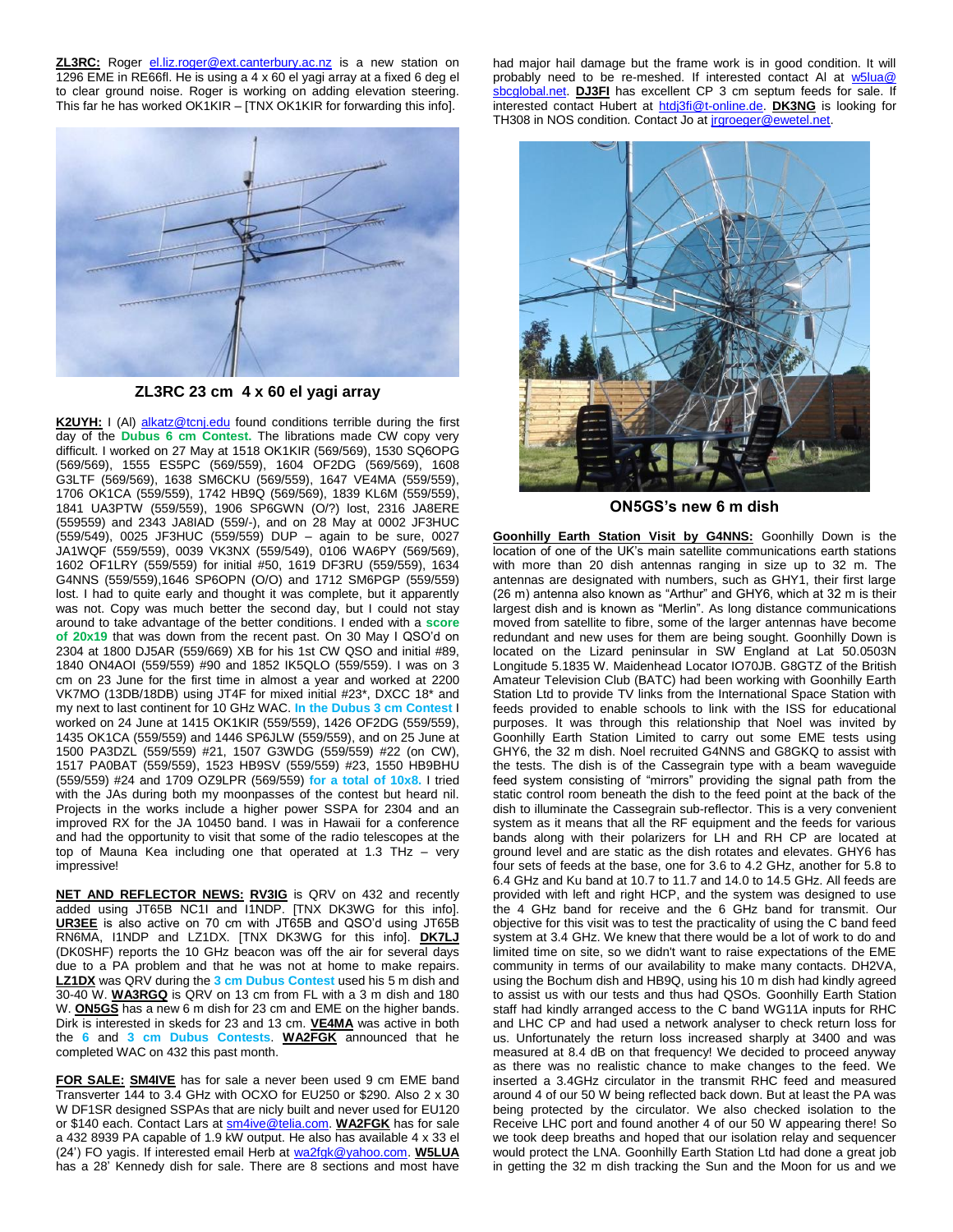started by checking Sun noise. We were seeing around 20 dB cold sky to Sun Y factor with a Solar Flux of 104; slightly less than that predicted by the VK3UM software but not too bad and easily accounted for by the less than optimal feed characteristics. We waited with bated breath for moonrise, and saw about 2 dB of moonnoise and soon heard our first echoes at very good strength. We exchanged (59) reports both ways with HB9Q on both CW and SSB. We also had good quality NBFM echoes. I'm sorry we could not stay on longer, but after the 200 mile drive and equipment set up, we were all too tired to continue after 2130 local time and needed to get to our hotel. On day two and after QSOs with HB9Q and DH2VA, all on SSB, we concentrated on TV echo tests, which had been the main purpose of our visit. Due to the low observed strength of the returns, only amplitude modulated fast-scan TV was attempted. The carrier and the first 15,625 Hz sidebands were visible on an SDR waterfall display, but no pictures were resolved. Although largely unsuccessful much was learnt. Meanwhile Goonhilly Earth Station staff had kindly provided us with access to the WG14 feeds, which enabled us to run a quick echo test on 5.7 GHz after our 3.4 GHz tests were completed. We had good echoes on CW and SSB, but curiously the NBFM echoes were not good with a ripping paper effect resulting from libration. As these tests were carried out after all others, we were again running out of time, so were unable to make any contacts on this band.

**3 cm EME with a single yagi by VK7MO:** Rex sent the following article about his reception of the DL0SHF 10 GHz EME beacon with a yagi – G3WDG and I have shown that it is possible to receive the DL0SHF beacon on a 20 dBi horn; this led to thinking that it might be possible to receive it on a single yagi. VK5DJ's program for DL6WU yagi design shows that it is potentially possible to achieve a gain of 20 dBi with a 40 cm long yagi at 10 GHz. However, given that 10 GHz is well outside the normal design parameters for a DL6WU yagi and the likelihood of construction errors, I settled on a 80 cm 72 el yagi. This yagi should have 2.4 dB in reserve for errors. The yagi was constructed on a 1.5x15 mm rectangular fiber glass batten (as used on sailing boats) so as to avoid the need for boom corrections. The elements were 1 mm brass and around 10 mm long. The driven element is a split dipole combined with a half wave sleeve choke.



**1 mm elements on 1.5x15 mm fibre-glass boom**



**A split dipole driven el & half wave sleeve balun feeds the preamp**

The following is an example of decodes at a time of low spreading (30 Hz) and low Lunar degradation (0.2 dB). The DL0SHF beacon runs 40 W to an 8 m dish and was running the QRA64-D mode.

|                      | 0642 -27 2.4 998 :* CQ DL0SHF JO54 |    |
|----------------------|------------------------------------|----|
| 0644 -23 2.5 998 *   |                                    |    |
| 0646 - 25 1.9 1001 : |                                    |    |
|                      | 0648 -28 2.5 996 :* CQ DL0SHF JO54 | 11 |
|                      | 0650-26 2.3 995 :* CQ DL0SHF JO54  |    |
|                      | 0652-26 2.5 1003:* CQ DL0SHF JO54  |    |
|                      |                                    |    |

This result is better than the 20 dBi horn by around 1 dB and suggests that the yagi is performing to within 1 or 2 dB of 22.4 dBi as calculated by the VK5DJ program. It was necessary to guy the fiber-glass boom and provide a means of tracking the Moon.



**VK7MO's 3 cm yagi vert pol & used Guys to keep the boom in line**

While a horn of 20 or 25 dBi is much easier to construct this "just for fun project" shows that it is possible to receive the DL0SHF beacon via EME on a single yagi. It is possible to build a DL6WU yagi at 10 GHz using the VK5DJ program that is within a dB or so of the calculated gain. Ref: [1] EME on Small Aperture Horns, VK7MO, and, G3WDG, DUBUS 2/2017, [2] Yagi Calculator for the design of DL6WU yagis for VHF/UHF, by John Drew VK5DJ. [http://www.vk5dj.com/yagi.html.](http://www.vk5dj.com/yagi.html)

**RADIO ASTRONOMY by OK1TEH:** At the end of May the scientific world was surprised by the news about the well known radio source **Cygnus A** - 3C405. This radio source was first discovered by Grote Reber in 1939 and was one of the first objects that were identified with an optical source.



This object is about 850 million LY far and it's believed that it contains a super massive black hole. This very strong radio source was last studied by a big radio telescope in 1996. In May 2017 Daniel and Rick Perly analyzed a new picture taken by Very Large Array (VLA) in NM on 5 GHz (public.nrao.edu). They were surprised to find something strange. Near

to galactic center was a new bright object, which hadn't been observed before - (his picture is on the right). The question was: What happen during last 20 years? His team checked data from the Hubble and Keck. They found a weak infrared object. It was first thought



to be a group of stars, but combining the date from VLA, they concluded that it should be second super-massive black hole only 1500 LY far from the first one, which is insatiably sucking up the surrounding material. If this is s true, it's one of the closest pair of super-massive black holes. For more info: [https://www.youtube.com/embed/xuOK5-4JVZk.](https://www.youtube.com/embed/xuOK5-4JVZk) You can detect Cygnus A – its flux versus frequency is shown below -